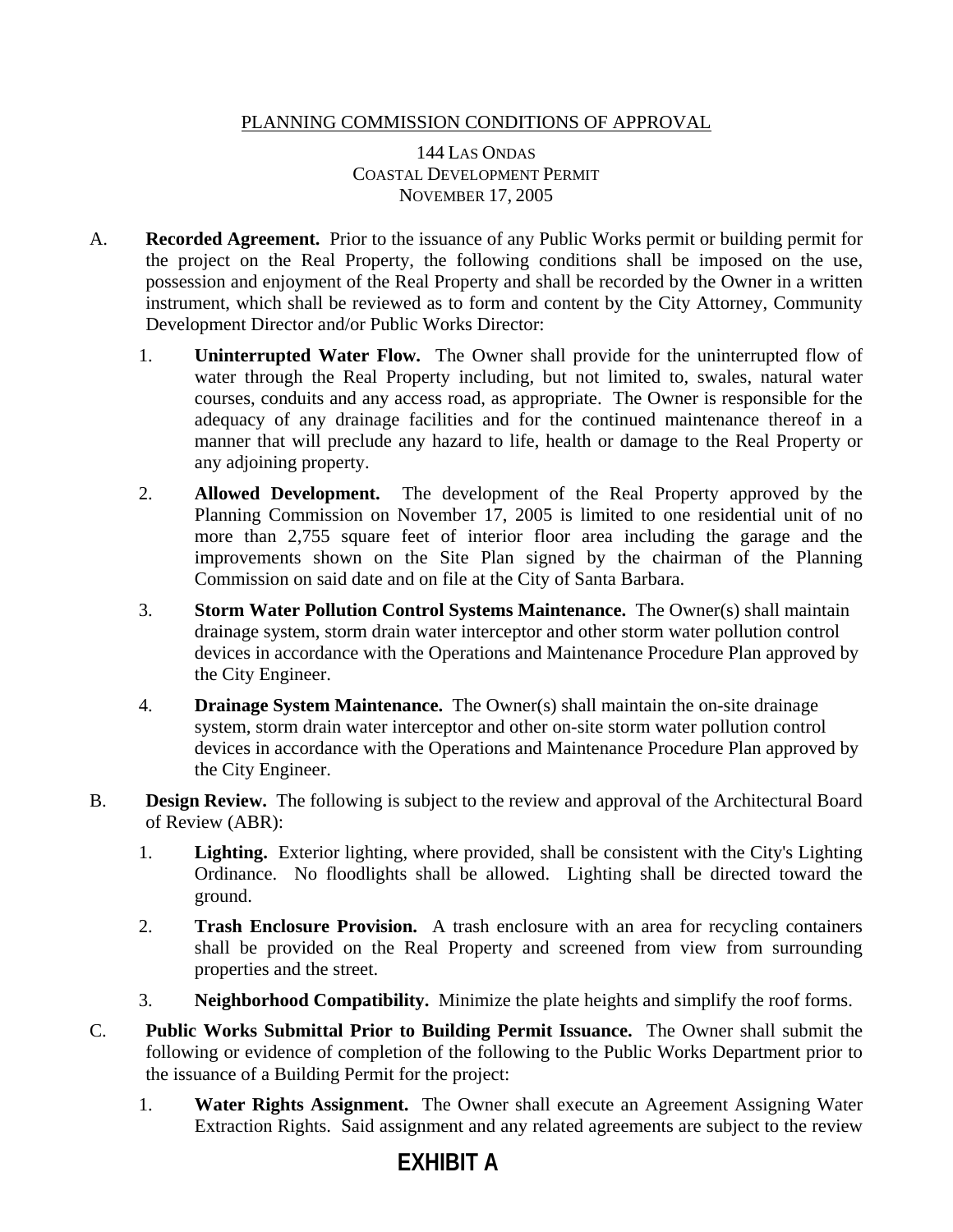PLANNING COMMISSION CONDITIONS OF APPROVAL 144 LAS ONDAS BOULEVARD JANUARY 13, 2005 PAGE 2

> and approval of the City Attorney. Said agreement shall be recorded in the Office of the County Recorder.

- 2. **Public Street Improvement Plans.** The Owner shall submit building plans for construction of improvements along the subject property road frontage on Las Ondas. As determined by the Public Works Department, the improvements shall include new, and/or remove and replace to City standards: cracked and/or uplifted sidewalk, driveway apron modified to meet Title 24 requirements, drainage system including two 4 inch curb drain outlets and on-site silt detention prior to discharge to public right of way, droughttolerant parkway landscaping, new street trees as approved by the City Arborist and provide adequate positive drainage from site. The building plans shall be prepared by a registered civil engineer or licensed architect and reviewed by the City Engineer.
- 3. **Storm Water Pollution Control Systems Maintenance.** The Owner(s) shall submit a Storm Water Operations and Maintenance Procedure Plan for approval by the City Engineer.
- 4. **Storm Water Quality.** New residential development projects, shall address water quality through the use of best management practices (BMPs) as determined by the City. Projects shall seek to reduce post-development runoff volumes from pre-development volumes through such measures as infiltration, evapo-transpiration, and storage/reuse.
- 5. **Construction Best Management Practices**. Construction Best Management Practices Required. Construction activities shall address water quality through the use of best management practices (BMP's) as approved by the City Building Official.
- D. **Building Permit Plan Requirements.** The following requirements shall be incorporated into the construction plans submitted to the Building & Safety Division with applications for building permits. All of these construction requirements shall be carried out in the field and completed prior to the issuance of a Certificate of Occupancy:
	- 1. **Unanticipated Archaeological Resources Contractor Notification.** Prior to the start of any vegetation or paving removal, demolition, trenching or grading, contractors and construction personnel shall be alerted to the possibility of uncovering unanticipated subsurface archaeological features or artifacts associated with past human occupation of the parcel. If such archaeological resources are encountered or suspected, work shall be halted immediately, the City Environmental Analyst shall be notified and an archaeologist from the most current City Qualified Archaeologists List shall be retained by the applicant. The latter shall be employed to assess the nature, extent and significance of any discoveries and to develop appropriate management recommendations for archaeological resource treatment, which may include, but are not limited to, redirection of grading and/or excavation activities, consultation and/or monitoring with a Barbareño Chumash representative from the most current City qualified Barbareño Chumash Site Monitors List, etc.

If the discovery consists of possible human remains, the Santa Barbara County Coroner shall be contacted immediately. If the Coroner determines that the remains are Native American, the Coroner shall contact the California Native American Heritage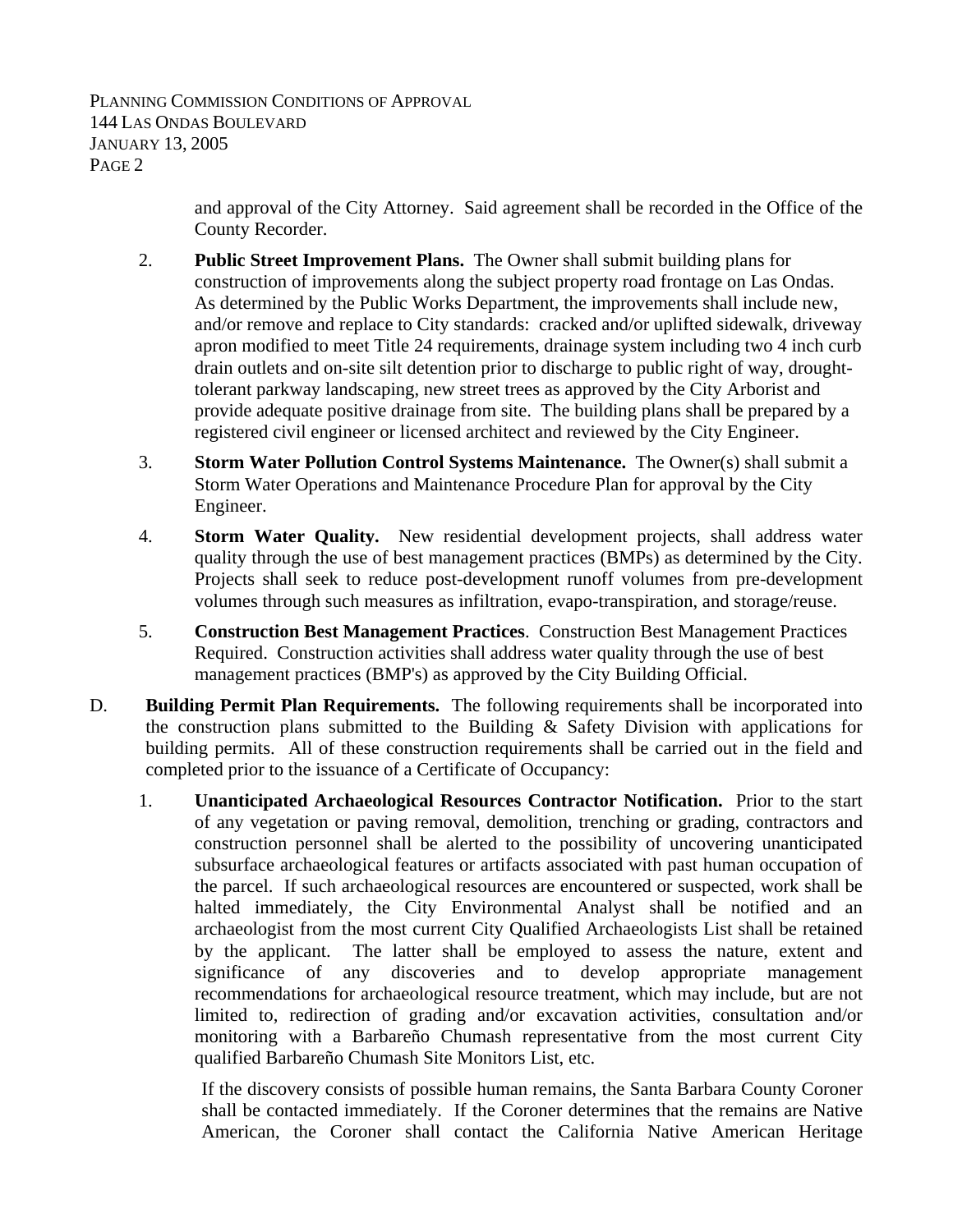PLANNING COMMISSION CONDITIONS OF APPROVAL 144 LAS ONDAS BOULEVARD JANUARY 13, 2005 PAGE 3

> Commission. A Barbareño Chumash representative from the most current City Qualified Barbareño Chumash Site Monitors List shall be retained to monitor all further subsurface disturbance in the area of the find. Work in the area may only proceed after the Environmental Analyst grants authorization.

> If the discovery consists of possible prehistoric or Native American artifacts or materials, a Barbareño Chumash representative from the most current City Qualified Barbareño Chumash Site Monitors List shall be retained to monitor all further subsurface disturbance in the area of the find. Work in the area may only proceed after the Environmental Analyst grants authorization.

- 2. **Demolition/Construction Materials Recycling.** Recycling and/or reuse of demolition/construction materials shall be carried out and containers shall be provided on site for that purpose in order to minimize construction-generated waste conveyed to the landfill.
- 3. **Construction-Related Truck Trips.** Construction-related truck trips shall not be scheduled during peak hours (7:00 a.m. to 9:00 a.m. and 4:00 p.m. to 6:00 p.m.) to help reduce truck traffic on adjacent streets and roadways.
- 4. **Haul Routes.** The haul route(s) for all construction-related trucks, three tons or more, entering or exiting the site, shall be approved by the Transportation Operations Manager.
- 5. **Construction Hours.** Construction (including preparation for construction work) is prohibited before 8:00 a.m. and after 5:00 p.m., Monday through Friday, and all day on Saturdays, Sundays and holidays observed by the City of Santa Barbara as shown below:

| New Year's Day                | January $1st$                        |
|-------------------------------|--------------------------------------|
| Martin Luther King's Birthday | 3 <sup>rd</sup> Monday in January    |
| Presidents' Day               | 3 <sup>rd</sup> Monday in February   |
| <b>Memorial Day</b>           | Last Monday in May                   |
| <b>Independence Day</b>       | July $4^{\text{th}_{*}}$             |
| Labor Day                     | 1 <sup>st</sup> Monday in September  |
| Thanksgiving Day              | 4 <sup>th</sup> Thursday in November |
| Following Thanksgiving Day    | Friday following Thanksgiving Day    |
| Christmas Day                 | December $25^{\text{th}_{*}}$        |

 \*When a holiday falls on a Saturday or Sunday, the preceding Friday or following Monday, respectively, shall be observed as a legal holiday.

- 6. **Construction Parking/Storage.** Construction parking and storage shall be provided as follows:
	- a. During construction, free parking spaces for construction workers shall be provided on-site or off-site in a location subject to the approval of the Streets, Parking, and Transportation Operations Manager.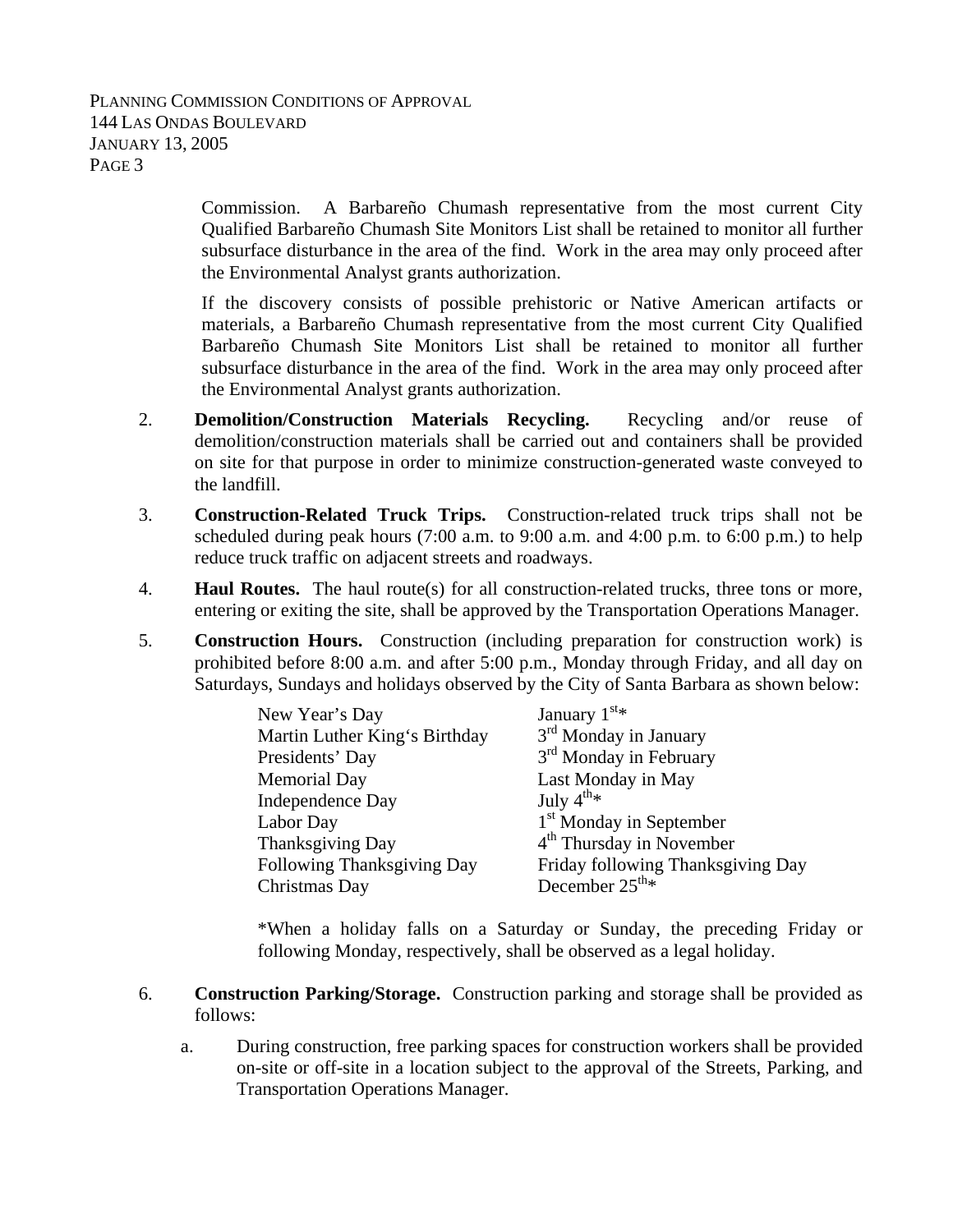- b. On-site or off-site storage shall be provided for construction materials and equipment. Any off-site storage location for equipment or materials shall be approved by the Community Development Director.
- c. Storage of construction materials within the public right-of-way is prohibited without an encroachment permit issued by the City.
- 7. **Water Sprinkling During Grading.** During site grading and transportation of fill materials, regular water sprinkling shall occur using reclaimed water whenever the Public Works Director determines that it is reasonably available. During clearing, grading, earth moving or excavation, sufficient quantities of water, through use of either water trucks or sprinkler systems, shall be applied to prevent dust from leaving the site. Each day, after construction activities cease, the entire area of disturbed soil shall be sufficiently moistened to create a crust.

Throughout construction, water trucks or sprinkler systems shall also be used to keep all areas of vehicle movement damp enough to prevent dust raised from leaving the site. At a minimum, this will include wetting down such areas in the late morning and after work is completed for the day. Increased watering frequency will be required whenever the wind speed exceeds 15 mph.

- 8. **Covered Truck Loads.** Trucks transporting fill material to and from the site shall be covered from the point of origin.
- 9. **Construction Contact Sign.** Immediately after building permit issuance, signage shall be posted at the points of entry to the site that list the contractor(s) name, contractor(s) telephone number, work hours and site rules to assist Building Inspectors and Police Officers in the enforcement of the conditions of approval.
- 10. **Construction Equipment Maintenance.** All construction equipment, including trucks, shall be professionally maintained and fitted with standard manufacturers' muffler and silencing devices.
- 11. **Conditions on Plans/Signatures.** All Planning Commission Conditions of Approval shall be provided on a full size drawing sheet as part of the drawing sets. A statement shall also be placed on the above sheet as follows: The undersigned have read and understand the above conditions, and agree to abide by any and all conditions which is their usual and customary responsibility to perform, and which are within their authority to perform.

Signed:

| <b>Property Owner</b> |      | Date        |
|-----------------------|------|-------------|
| Contractor            | Date | License No. |